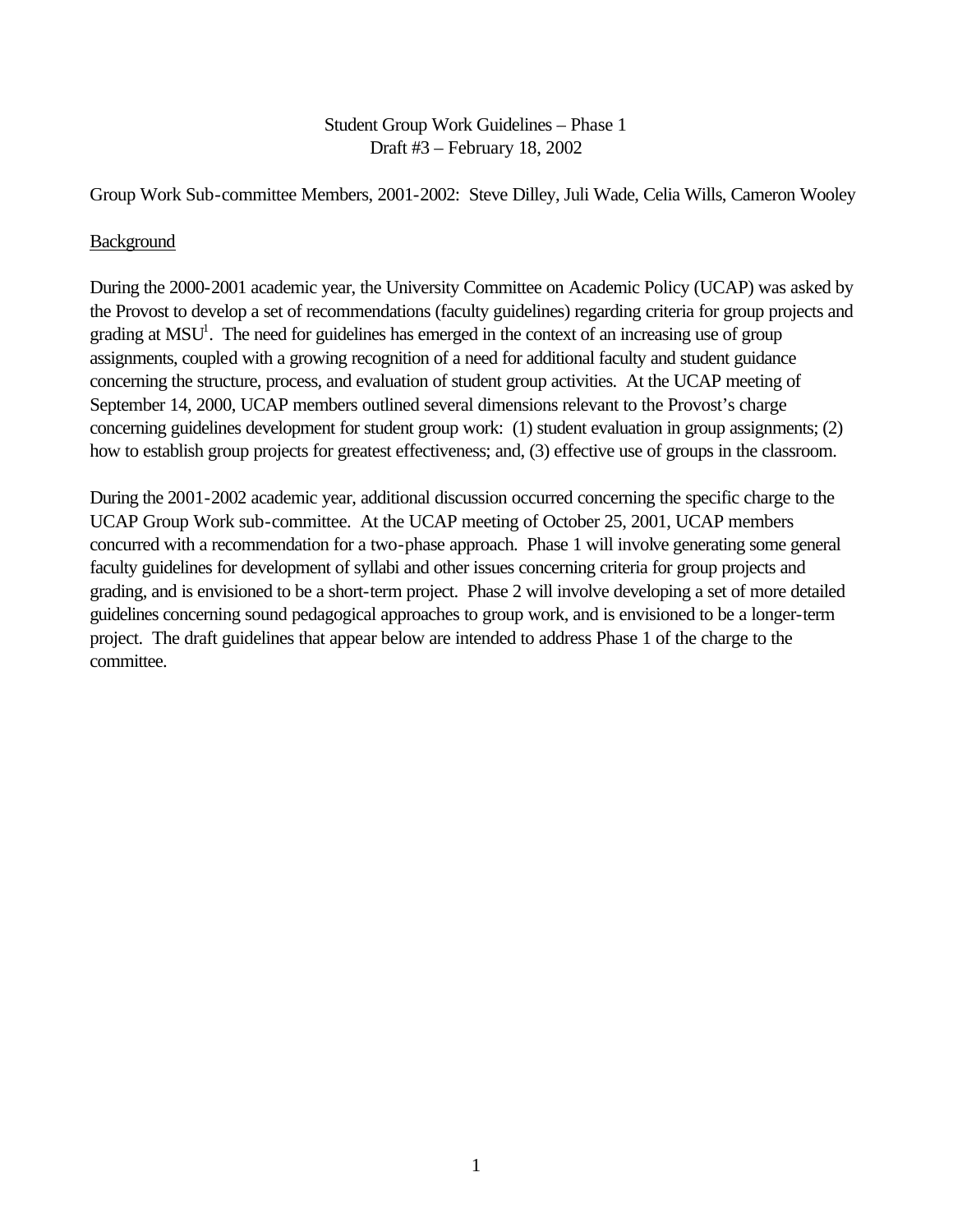#### **Draft Student Group Work Guidelines**

#### Introduction

Student group assignments have increasingly-documented advantages for student learning. For example, through group assignments utilizing cooperative learning, students may build skills in working interdependently in teams, as well as developing other skills (e.g., interpersonal and conflict resolution) that are important to their learning and daily lives. The need for guidelines for group work has emerged in the context of an increasing use of group assignments on campus, coupled with a growing recognition of a need for additional faculty and student guidance concerning the structure, process, and evaluation of student group activities. These guidelines are advisory as opposed to formal policy, and are intended to provide MSU faculty with general guidance regarding the structure, process, and evaluation aspects of group work. The attached Appendix includes selected websites for faculty development and additional resources on this topic.

# *Structure: Establishing group projects for greatest effectiveness.*

- 1. Course planning factors*.* In course planning, faculty might consider the following factors in syllabus development, as relevant/where appropriate:
	- *??* careful advance consideration of the circumstances in which student learning is likely to be best fostered by an individual or a group approach;
	- *??* clear statements in the course syllabus about the intended purpose(s) of assignments, which are explicitly linked to both class and course objectives;
	- *??* inclusion of the rationale for the choice of learning approach (individual or group) in course syllabi
	- *??* potential concerns of students about the implementation of group assignments in course planning.
	- *??* provision of detailed information in the course syllabus for how students can contact the appropriate course faculty later on, for any additional questions or concerns about their assignments;
	- *??* provision of information in the syllabus about the specific steps students can take to address problems in accomplishing either individual or collective tasks for group assignments;
	- *??* relevant timelines for student actions in accomplishing groups assignments and addressing problems in accomplishing tasks;
	- *??* the range of possible steps that faculty may take to address problems.
- 2. Detailed Expectations. Expectations for what students are to do for group assignments might be specified in a sufficient level of detail in course syllabi, and linked to behavioral outcome criteria, such that unreasonable ambiguity regarding the tasks to be accomplished by students is reduced or eliminated. The expectations could be stated in terms of what students are to do both individually and collectively, thereby explicitly relating the expectations to the intended purpose(s) of the assignment.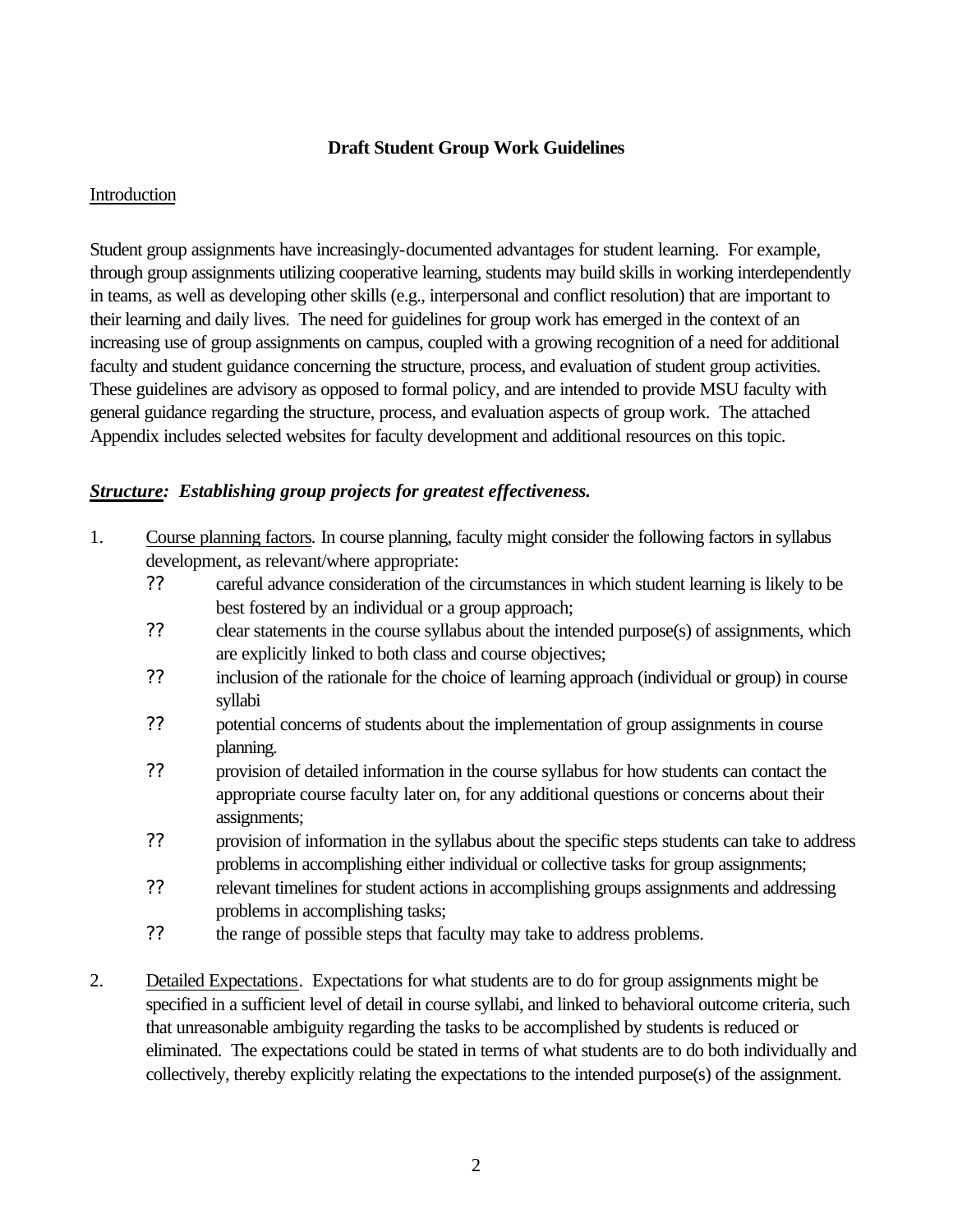- 3. Course Orientation Discussion. Expectations for group work might be reviewed with students as part of course orientation activities, with ample opportunity provided for students to ask questions to clarify the written expectations.
- 4. Contracts with Students*.* Consideration might be given to use of either informal (verbal) or informal (written) group contracts, specifying the individual contributions of group members to the project. The procedures for use of contracts and copies of any forms to be used could be included in the course syllabus.
- 5. Training in Group Work. Training in general concepts and specific skills for group work might be provided for students as part of any course activities that include group work, taking into account the nature of the group assignment(s), and the developmental phase, level of educational attainment, and motivational level of students. Commonly-occurring issues in the context of group could receive special attention; e.g., group conflicts about how to do tasks, assertiveness and communication skills, strategies for dealing with individuals who do not meet their group obligations, etc.

# *Process: Effective use of groups in the classroom.*

- 1. Student Work Expectations*.* As noted for the Structure section of these guidelines, expectations for how students are to work individually and collectively in group might be specified in a sufficient level of detail in course syllabi, such that unreasonable ambiguity regarding expected work processes is reduced or eliminated.
- 2. Monitoring Process*.* Faculty might consider assuming primary responsibility for implementation of an adequate monitoring process for group work, that is well-matched to the specific group assignment(s), the context of instruction, and which holds individual students and groups of students fully accountable for meeting expectations for group assignments. Information about the monitoring process, relevant timelines, and contingencies could be included in course syllabi, and reviewed with students as part of the course orientation. The faculty monitoring process does not preclude assignment of students to share responsibility with faculty for monitoring group processes.
- 3. Factors Affecting the Monitoring Process*.* The context of instruction might receive careful consideration in course planning for group assignments; e.g., the size of the class, level of students, type of class content, etc. In instances where it may not be feasible to implement a fully sufficient monitoring process for a given type of group assignment within a given course, one or more of the following strategies could guide course activities involving group work, as appropriate:
	- ?? a different type of group assignment might be made for which it is feasible to have a sufficient faculty monitoring process;
	- ?? faculty could assure that student grades, individually or collectively, are not adversely affected on the basis of the outcomes of the group assignment;
	- ?? consideration could be given to use of individual assignments in place of group assignments.
- 4. Checking the Value of Group Work*.* When feasible, principles of evaluation research might be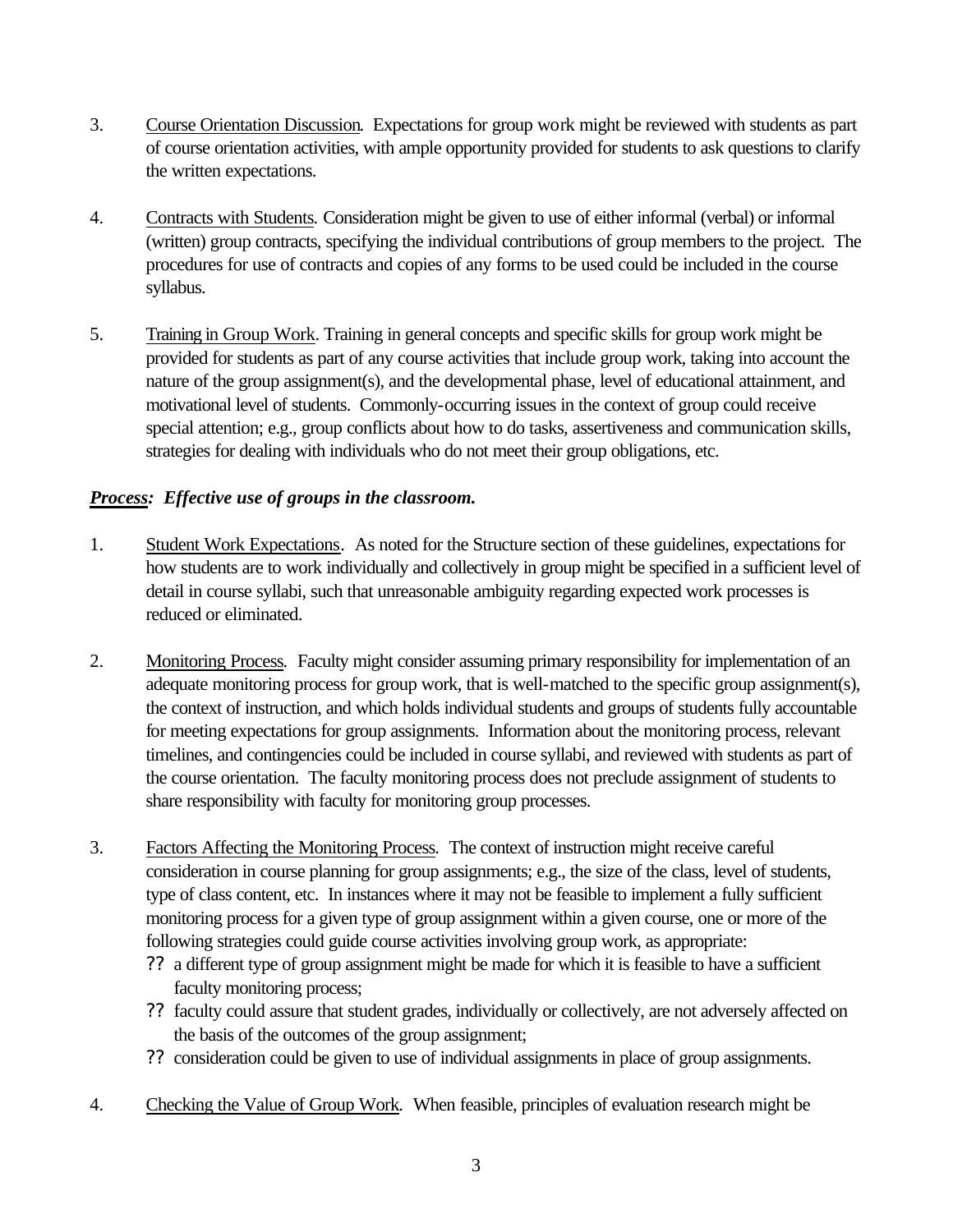incorporated into the course, going beyond measurement of end-of-course outcomes only. For example, baseline (pre-course) and interim (in-course) assessments of student knowledge of, skills for, and motivation for group work could be done, and faculty approaches adapted accordingly during the course of the semester, based on the assessed student needs. The interim assessments might be incorporated as part of a group work monitoring process.

### *Evaluation: Student evaluation in group assignments.*

- 1. Individual Contributions to Group Assignments*.* Group assignments should be structured so that the contributions of individuals can be evaluated in a sufficient, valid fashion. Therefore, course syllabi might contain a detailed description of how students will be evaluated and graded on the basis of their individual contributions to group assignments.
- 2. Peer Evaluation*.* As appropriate, student peer evaluation data might be used by faculty members in assigning grades for group assignments. If peer evaluation data are used, course syllabi could include a description of how faculty will use student peer evaluation data in faculty evaluation and grading of students. The contributions of students to peer evaluation could be clearly described in course syllabi, including copies of any forms to be used. Procedures for how discrepancies in peer evaluations are to be resolved might also outlined in course syllabi.
- 3. Faculty Evaluation*.* Faculty have ultimate responsibility for the evaluation and grading of students on group assignments. Students should not be solely responsible for evaluating other students' contributions to group assignments, nor should students be solely responsible for assigning grades to other students.
- 4. Caution for New Projects*.* Newly-implemented group assignments merit special caution in student evaluation and grading. Especially for untested group assignments, faculty might give careful consideration to the weight of these assignments in individual students' course grades.
- 5. Student Feedback*.* Student input about group learning experiences might be sought on end-of-course measures of satisfaction and learning. The measures could include standard SIRS forms, but may also include Unit or faculty-developed measures that may be more sensitive to outcomes for specific courses. Planned evaluation research that links course objectives to group assignments is desirable, as a more objective way of evaluating the usefulness of group assignments.

<sup>1</sup> Per Section 4.5.4 of the Academic Governance Bylaws, UCAP advises the Provost on policy related to methods and evaluation of instruction.